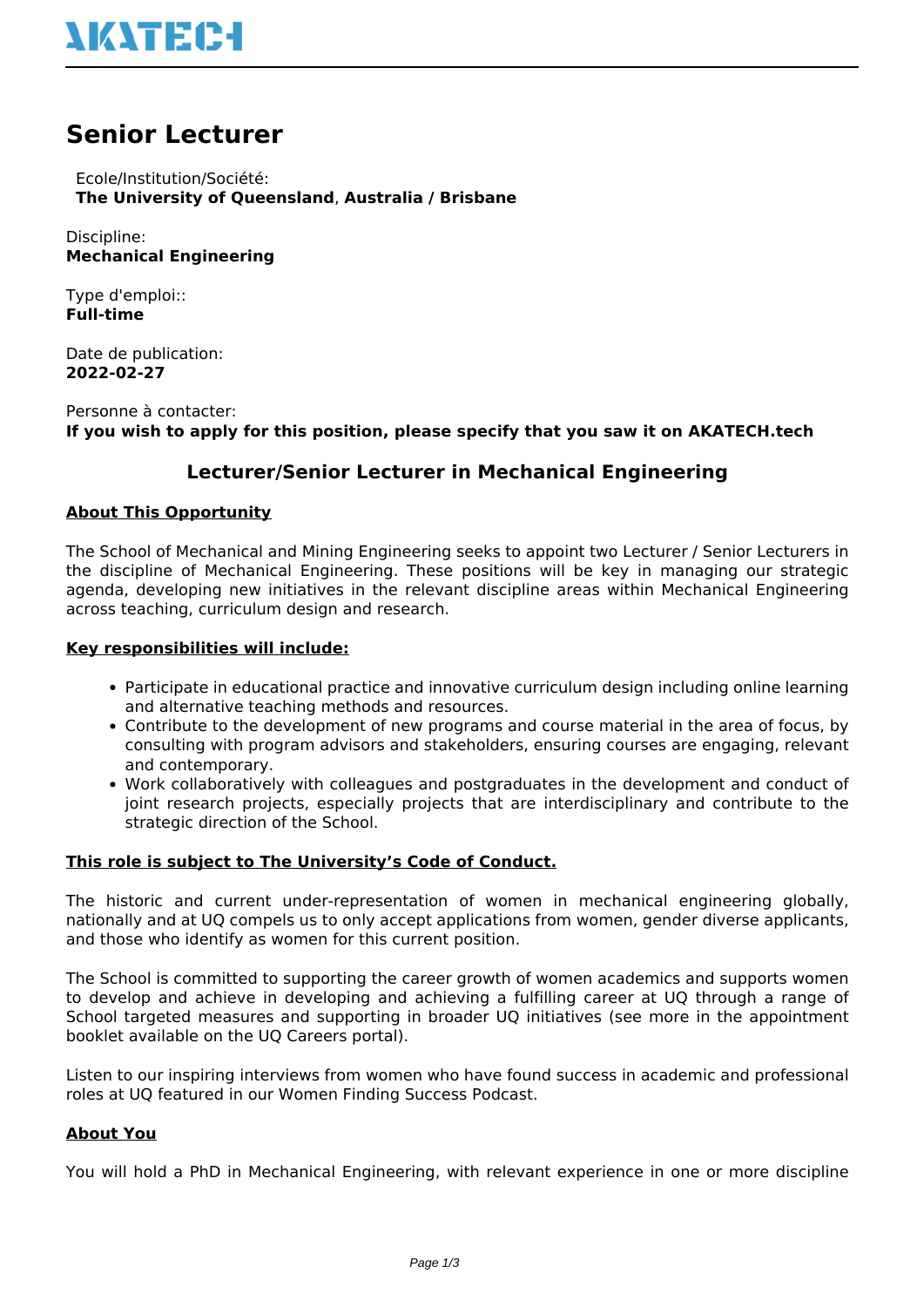areas (outlined below), partnered with an established, national research profile.

# **Relevant discipline areas include:**

Applied Mechanics

- Aerospace Engineering
- Biomechanical Engineering
- Composite Materials
- Computational Mechanics
- Dynamics and Control
- Engineering Design
- Engineering Education
- Fluid Mechanics
- Energy, including renewable and alternative energy technologies
- Hypersonics and aerothermodyamics
- Technology focussed on women's health and wellness issues (Femtech)
- Thermodynamics
- Other fields related to mechanical engineering, including new and emerging areas.

In addition, you will also hold a solid record of a growing teaching profile with contributions across a range of teaching responsibilities, as well as the supervision of Higher Degree by Research (HDR) students to successful completion. Finally, you will be able to demonstrate meaningful contribution of internal services roles in conjunction with a strong contribution to external activities.

Further information about the position, discipline area and selection criteria can be found within the appointment booklet available on the UQ Careers portal.

The filling of this position is intended to constitute an equal opportunity measure under Section 105 of the Anti-Discrimination Act 1991(Qld). The position is therefore only open to women, gender diverse applicants and those who identify as women.

# **What We Can Offer**

We are offering two full-time, continuing positions at Academic Level B or C, commensurate with experience.

The full-time equivalent base salary at Academic Level B will be in the range AUD\$101,533 - \$120,570 plus superannuation of up to 17%. The total FTE package will be in the range AUD\$118,794 - \$141,067 per annum.

The full-time equivalent base salary at Academic Level C will be in the range AUD\$124,378 - \$143,415 plus super of up to 17%. The total FTE package will be in the range AUD\$145,522 - \$167,796 per annum.

# **The following flexible employment options may be available for this role:**

Part-time Some working from home Variable start or finish times depending on teaching timetable Compressed hours.

For further information about UQ's benefits, please visit Why Work at UQ and review The University of Queensland's Enterprise Bargaining Agreement 2018 - 2021.

# **Questions?**